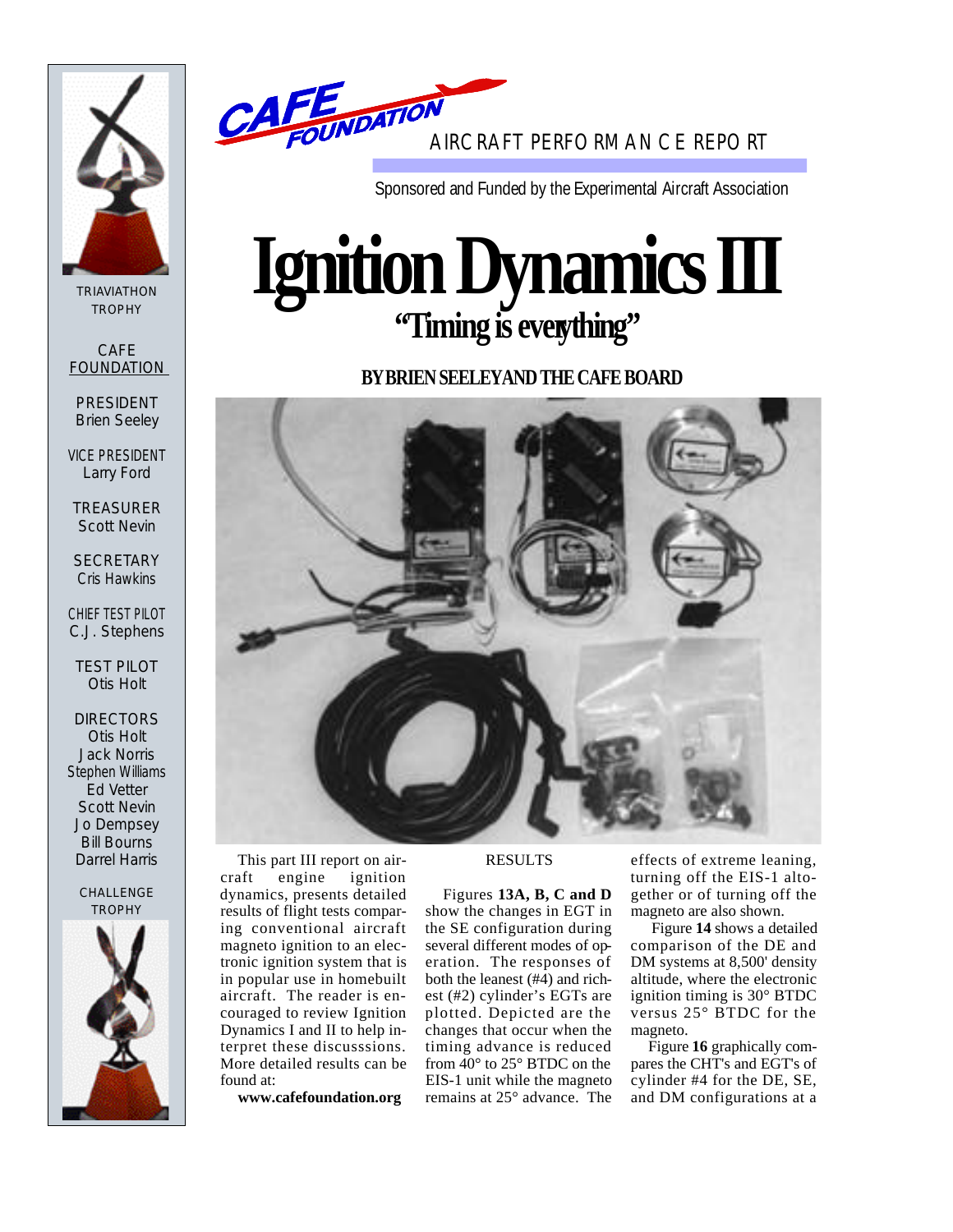density altitude of 15,000 feet. As expected, the CHT is hottest and the EGT is coolest with advanced ignition timing. CHT falls dramatically with all configurations as the mixtures are made very lean. Even during the onset of lean misfire, the EGT remains much cooler than peak EGT.

The DM system reaches its lean misfire limit at significantly richer mixtures than the SE or DE system. The DE system can operate without misfire on slightly leaner mixtures than the SE system.

Figure 19 reveals the effect of changing the ignition timing or using a large spark plug gap. See its attached explanation.

#### **DETAILED EGTANALYSIS**

The EGT and TAS performance of

the SE ignition system were examined in detail at 12,500'density altitude using wide open throttle and 2550 RPM, cowl flaps fully opened. Figures 13A **through D** present the results.

Figure 13A, point "A", shows that the #4 cylinder EGT (red trace) rises and thus begins to show lean misfire as the mixture is leaned from 6.5 to 6.0 gph. Meanwhile, cylinder #2 shows the more typical cooling in EGT as the mixture is leaned. This contrast in EGT behavior occurs because, on the test engine, cylinder #4 is consistently the leanest while cylinder #2 is the richest.

At point "**B**", where the mixture was leaned even further to just 5.8 gph, EGT #4 plummets due to its having frequent cycles with near total absence of ignition. Here, EGT #2 finally begins to show the characteristic



COMPARATIVE AIRCRAFT FLIGHT EFFICIENCY, INC. The CAFE Foundation: ANon ProfitAll VolunteerTax-exempt Educational Foundation 4370 Raymon Way, Santa Rosa, CA. 95404. FAX 707.544.2734 AircraffTest FacilitySanta Rosa irport 707.545.CAFE (message) Dr. Seeley'emailCAFE400@aol.com website: www.afefoundation.com

# IMPORTANT NOTICE

Any reproduction, sale, republication, or other use of the whole or any part of this report without the consent of the ExperimentAircraftAssociation and the CAFE Foundation is strictly prohibited. Reprints of this report may be obtained by writing to: Sport Aviation, EAA Aviation Center, 3000 Poberezny Road, Oshkosh, WI. 54903-3086.

# **ACKNOWLEDGEMENTS**

This study was supported by grant funding from the Experimental Aircraft Association and by FA A Research Grant Number 95-G-037. The CAFE Foundation gratefully acknowledges the assistance of Jeff Rose, Klaus SavieBen Ellison, Steve Penning, Wyman Shell, Anne Seeley, E A AChapter 124, and the Sonoma County Airport FA A Control To w e r Staf.

# **SPONSORS**

Experiment a Aircraft Association Federa Aviation Administration CessnaAircraft Corporation Engineered Software "PowerCadd WildTools Bourns & Son Signs Pacific CoasAir Museum The Bike Peddler (Santa Rosa)

rising EGT of partial misfiring. Not unexpectedly, the engine was running very rough at this point "**B**".

At point "**C**", the engine was running smoothly at 6.5 gph when the manifold pressure advance was turned o ff, reducing the EIS-1 timing from 40° BTDC to 25° BTDC, i.e., the same setting as the magneto. This produces a very large rise in EGT on both cylinders #2 and #4 and a commensurate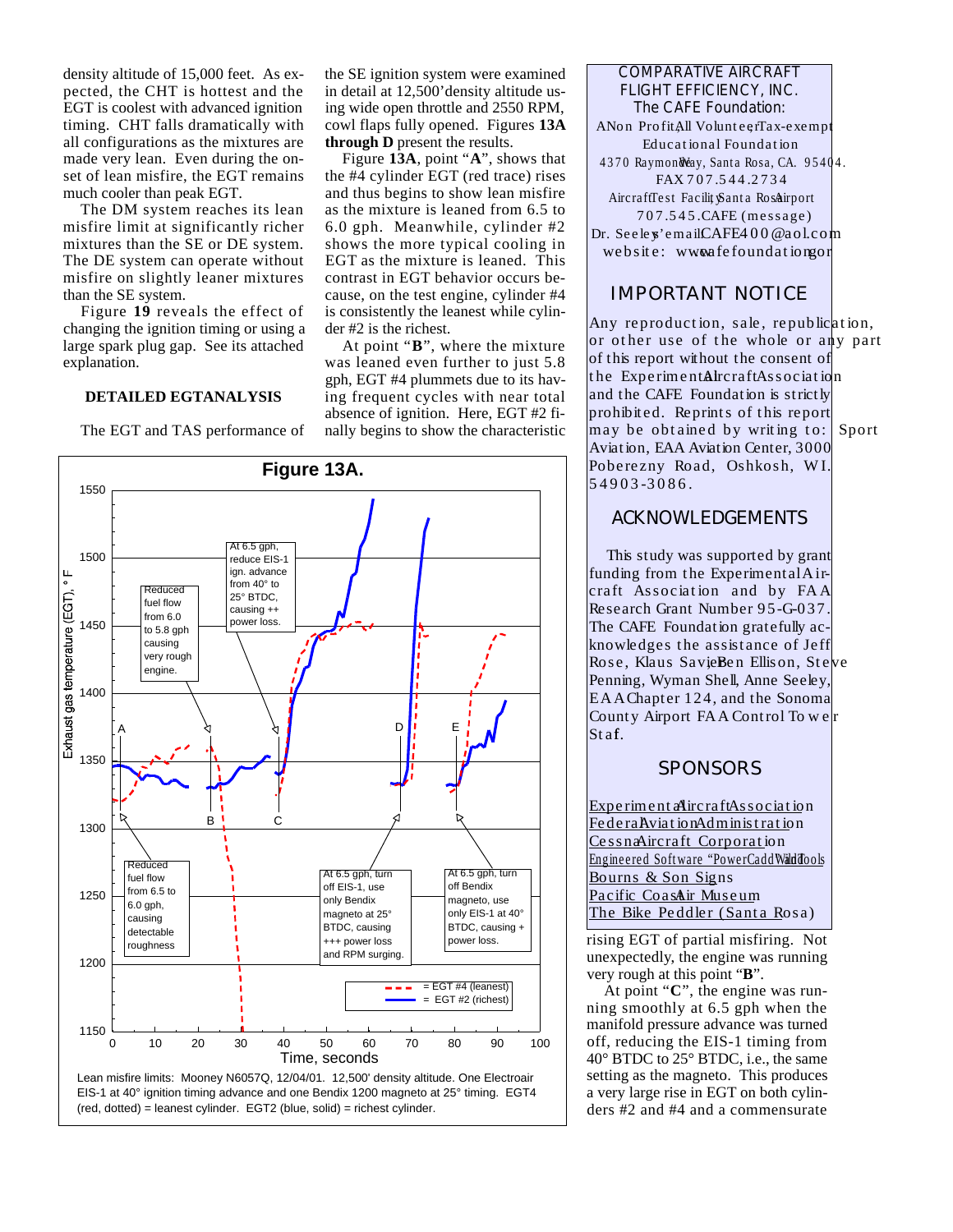loss of power due to the wasteful late burning of fuel as it exits the exhaust valve.

At point "D" in Figure 13A, the EIS-1 unit was turned off, leaving the Bendix 1200 magneto to fire the top spark plugs only. Amajor power loss ensues as the EGTs both rise dramatically. Figure 13B expands on these findings.

Point "E" in Figure 13A shows that turning off the Bendix 1200 magneto causes a much more mild rise in EGT and a much less severe loss of power. In other words, even with the slow-burning mixture setting of 6.5 gph, which is the lean misfire limit, the magneto was not contributing much to the ignition process; the major share was being supplied by the advanced firings from the EIS-1's bottom spark plugs.

Figure 13B shows the effect on EGT and TAS of turning off the EIS-1 at various mixtures. With only the top spark plugs firing at their 25° BTDC magneto timing, there is not enough time before the exhaust valve opens (EVO) to fully consume the mixture. In general, the leaner the mixture, the larger the rise in EGT upon turning off the EIS-1 because the leanest, slowest-burning mixtures need the most 'head start' at ignition. Note that the EGTs of cylinder #2  $(richeck)$  and #4 (leanest) rise different amounts.

In Figure 13B, the TAS drops the most at the leanest setting (point "**D**"), again reflecting the amount of energy wasted by fuel burning after it exits the exhaust valve. But two effects are occuring simultaneously. One is the influence of firing only the top spark plug in each cylinder. The other is the effect of retarding the timing from 40° BTDC to 25° BTDC.

Figure 13B, point "A" shows a drop in TAS at 11.0 gph when the electronic ignition and its bottom spark plugs are switched off. This TAS loss is partly an indication that 'bloody rich' mixtures (200-250 $\degree$ F ROP EGT) do indeed burn more slowly than best power mixtures. The retarding of the timing from 40° to 25° BTDC made it too late, causing the loss of power and airspeed along with the rise in EGT. This timing retarding effect is compounded by initiating ignition at only the top spark plug (magneto) in each chamber, making combustion of the





entire mixture take even longer.

At point "**B**" in Figure 13B, the TAS increased slightly after turning off the electronic EIS-1 ignition at 9.5 gph. This is best power mixture at this RPM, M.P. and altitude. Here, a timing of 25° BTDC on single ignition appears to deliver *more* power than a setting of 40° BTDC with dual ignitions.

Best power mixtures are the fastestburning. Running 40° BTDC timing at best power mixture appears to be too advanced--the burning occurs too early. This may impede the piston's rise near TDC and/or dissipate the peak cylinder pressure too early in the piston's descent, and thus actually reduce horsepower. The 25° BTDC timing is closer to MBT (maximum brake torque) timing at these particular conditions and the increased power

occurs despite the wasted energy evident in the higher EGT's during single magneto operation. This suggests that the Lycoming engineers who chose a fixed ignition timing of 25° BTDC for this engine made a wise choice.

In Figure 13C, the magneto was turned off while operating at each of 3 different mixture settings.

At point "**A**", while running 40° timing advance with the EIS-1 at 11.0 gph  $(-270^{\circ}$  F rich of peak), turning off the magneto with its 25° BTDC timing shows almost no effect on EGT or TAS. This indicates that the magneto's contribution to the ignition process is minimal. Contrast this with point "A" in Figure 13B, where the absence of the EIS-1's 40° firings has a pronounced effect on EGT and TAS.

At point " $\mathbf{B}$ " in Figure 13C, at 8.0 gph (near peak EGT), there is a per-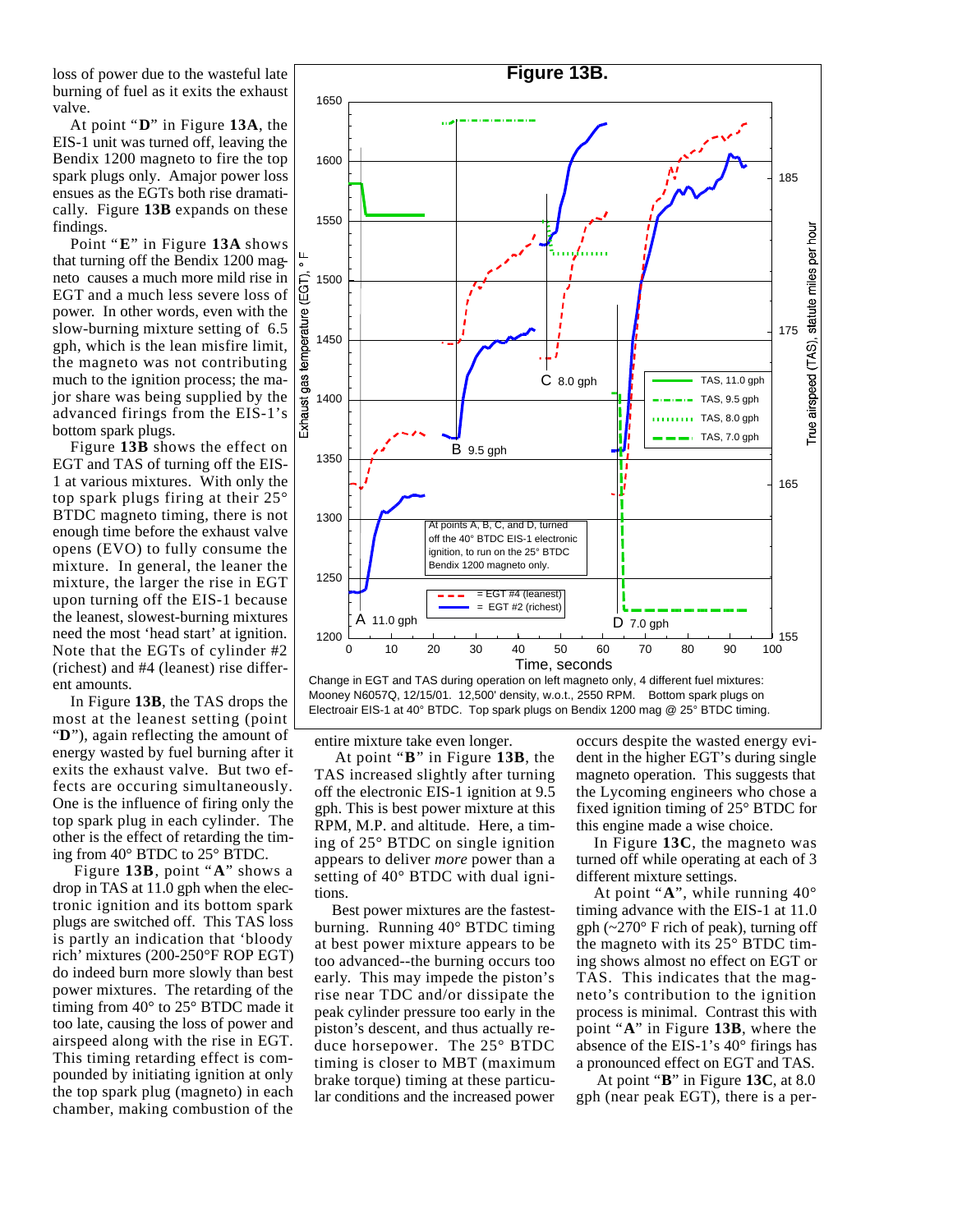ceptible rise in EGT when turning off the magneto, but still no significant change in TAS.

At point "**C**", at 7.0 gph (~150° F lean of peak EGT), there is a more noticeable rise in EGT and fall in TAS when the magneto is turned off. This again indicates that, in the SE configuration with 40° electronic timing, the magneto only contributes significant ignition at the slowestburning, leanest mixtures.

See Figure 13C, and point "**E**" in Figure 13A. Calculation shows that, at 2550 RPM, the advertised spark duration of 1.8 milliseconds for the EIS-1 using 0.030" spark plug gap would provide a continuous spark from 41° BTDC to 13.5° BTDC. With the SE system, this would overlap the 25° BTDC spark delivered by the magneto. Especially with rich mixtures, the flame front that originates at 40° BTDC from the SE bottom spark plug might be expected to partially engulf the magneto's top spark plug electrodes before they fire their spark. Such circumstances may burden the magneto coil with having to fire its spark into a somewhat increased pressure environment, increasing the possibility of stray arcing in its distributor or coil. Although we saw no evidence of arcing and know of no reports of it thusfar in users of the SE system, it is suggested that the magneto-fired spark plug gaps be kept properly small when using the SE system.

Figure 13D depicts the effects of turning off the manifold pressuremodulated timing advance of the EIS-1. This changes the timing of the bottom spark plugs to 25° BTDC from their advanced setting of 40° BTDC and retains dual ignition operation. The results show a consistent but mild rise in EGT at every fuel flow setting examined, indicating the delay in the burning of the fuel. This is accompanied by the familiar drop in TAS at all except the 8.0 gph (stoichiometric) setting (point "**C**", Figure **13D**), where the airspeed actually rose by almost 1.0 mph. This rise of TAS demonstrates better power with dual ignition at 25° BTDC at these particular settings than when the bottom plugs were firing at 40° BTDC, i.e., it is closer to the MBT timing. As was shown in Figure 13B, point "B", the increased power from an optimized timing set-





ting (closer to MBT) more than compensates for the wasted energy of higher EGTs that accompany such retarded timing.

The 'burn speed'of the 8.0 gph stoichiometric mixture is slower than the 9.5 gph best power mixture. The loss of TAS at 9.5 gph (Figure 13D, point "B"), differs from the *rise* in TAS found at 9.5 gph in Figure 13B, point "**B**", where only the top spark plugs were firing. To explain why this situation reverses at 9.5 gph, recognize that flame spread is faster when originated at two spark plugs than when originated at only one. Thus, with *both* spark plugs firing, 25° BTDC advance is slightly too early for MBT at 9.5 gph (Figure 13d, point "B") whereas with only the top spark plugs firing, the slower flame spread places 25° timing close to MBT. The MBT setting at 9.5 gph with all spark plugs

firing thus would likely be about 20° BTDC. This is true even though the EGT is shown to rise as the 40° BTDC timing is cut to 25°.

Simply modulating ignition timing according to manifold pressure and RPM ignores the direct and profound dependency of MBT timing on the fuel/air mixture. Figure 13 clearly depicts this dependency and suggests the need for a sensor such as an exhaust oxygen sensor to modulate ignition timing with mixture. Although such sensors are purported to be problematic in engines that use leaded fuels, hopefully this technical problem will soon be solved for aircraft engines.

Though firing at the same 41° timing at 15,000' as the DE system, the SE system probably operates as if its ignition were timed later due to the slower burning that results when early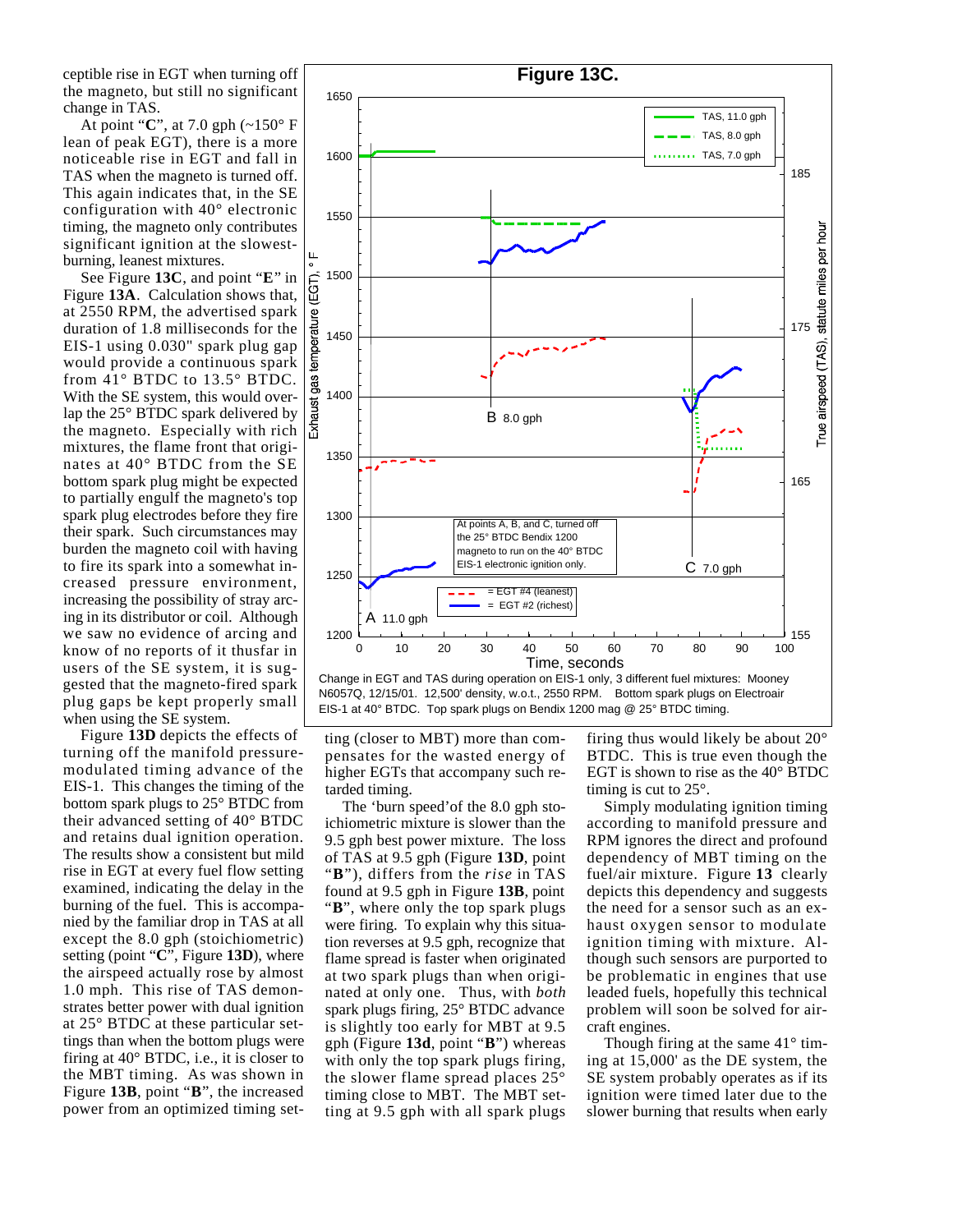firing is initiated only at the SE bottom spark plug. Thus, a slight increase in timing advance relative to the DE system might be expected to help extend the lean misfire limit of the SE system and improve its power output. Figure 19 appears to confirm this idea by showing SE data for both 36° and 40° BTDC timing at 12,500' altitude. Note here that the airspeed developed with mixtures near the lean limit is slightly better at 40° timing than at 36° timing and that the converse is true at rich mixtures. Also note the expected increase in CHT and decrease in EGT with the 40° timing.

In Figure  $19$ , the  $36^\circ$  timing was too rough running at 6.0 gph to obtain a stable TAS. We estimate that this would have yielded about 15 mph slower than the TAS of the 40° timing at 6.0 gph. The use of a 0.060" electrode gap on the bottom spark plug of cylinder #4 (the leanest cylinder) caused it to prematurely misfire relative to the lean limit found using the standard 0.031" gap. Presumably, the diminished spark duration of the larger gap did not last long enough to reliably ignite the very scarce fuel molecules at the leanest mixtures.

Textron Lycoming's Flyer newsletter states that they allow *"leaning to peak EGT at 75% power and below on our direct drive normally aspi rated engines."*<sup>4</sup> They also state that *"leaning past the peak (EGT) is not recommended"*.

Wide experience has shown that, when a reasonably even mixture distribution exists, conventional aircraft engines can safely operate continuously lean of peak EGT with the following important stipulations:

**1) It must be at less than 70%** power. For normally aspirated en**gines, it is generally at altitudes above 10,000 feet where w.o.t. settings, which are best able to give even mixture distribution, deliver no more than 70% power.**

2) It is verified by EGT measure**ments that all cylinders are at least 25° lean of peak EGT. Ideally, the** multi-cylinder EGT/CHT gauge **should have an alarm capability such as those built by JPI and KS Avionics.**





**3) All cylinder's CHTs ' must be** within acceptable limits for continu**ous operation (generally below 420° F) when measured by an accurate multi-cylinder CHTgauge.**

**4)** There must be no evidence of **noticeable roughness.**

**Other electronic ignition systems** may perform differently than the **EIS-1 system tested here and may be the subject of future study by the CAFE Foundation.** 

#### BIBLIOGRAPHY

**3 Klaus Savier, personal communication. 11/08/01.**

**4 Lycoming Flyer--Key Reprints,** page 41. 1996. Textron Lycoming, 652 **Oliver Street, Williamsport, PA. 17701. Page 41.**

**The CAFE Foundation wishes to thank Jeff Rose at Electroair<sup>®</sup> for providing the electronic ignition system for this study. His experience, advice and guidance were indispensable in performing this work. The CAFE Foundation has no financial interest in** Electroair, LightSpeed Engineering, Unison, Aerosance, TeledyneTechnolo**gies, Lycoming, Continental, General Motors orGAMI jectors.** 

**Internet links: cafefoundation.org electroair@juno.com (Electroair®) LightSpeedEngineering.com**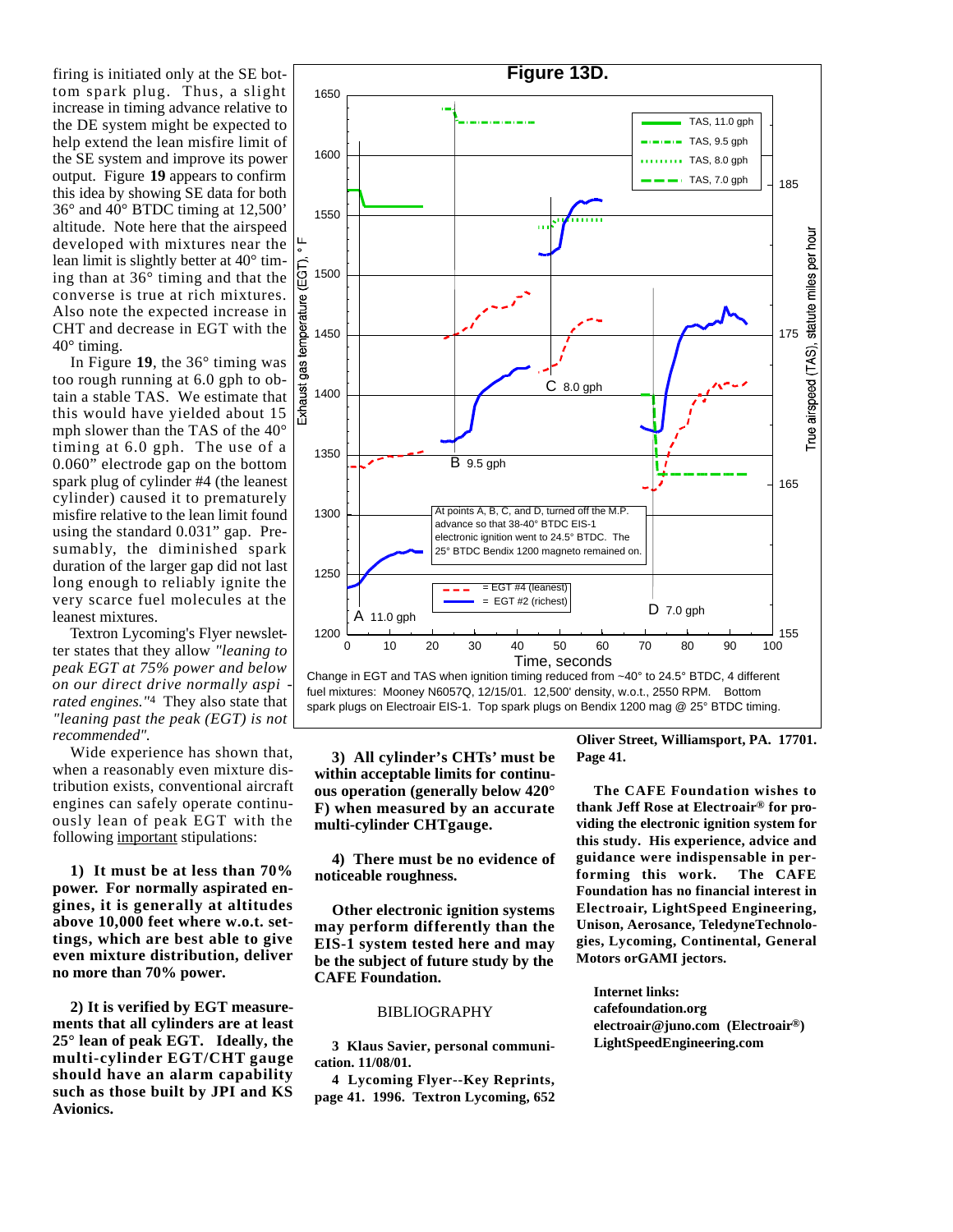